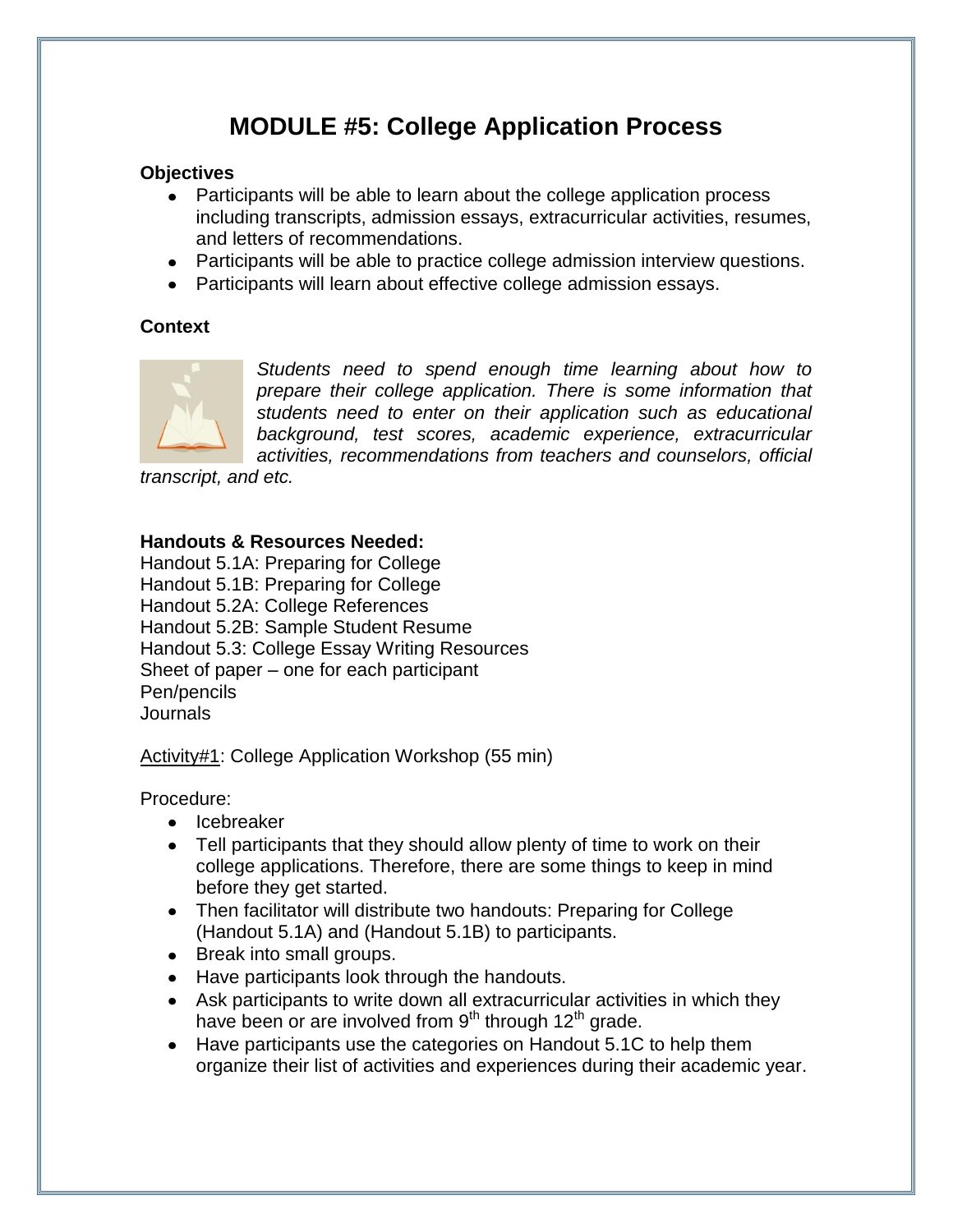#### Activity#2: Letter of Recommendation (55 min)

Procedure:

- Icebreaker
- Letters of recommendation play a significant role in the college admission process. Admissions officers rely on letters of recommendation to know how the recommenders view the applicant. Therefore, it is suggested that students choose those recommenders who know them well so that the recommendations make lasting impressions upon the admissions officers.
- Tell participants to follow the tips in Handout 5.2A for getting the best letters of recommendation for college admission.
- Have participants list at least three people (ex: teacher, counselor) who know them well to write a letter of recommendation.
- Engage participants in a role-play: Facilitator should play the role as the recommender and the participants should play the role as the recommended to prepare them regarding how to solicit recommendations.
- Continue discussion: If recommenders do no know participants well, participants should write a student resume, which can help their recommenders to write their letters of recommendation for them (Handout 5.2B).
- Tell participants during the Career Awareness Module that they will have a chance to create a resume, but encourage them to think about it now.
- Tell participants that they should keep their resume to one page.
- Have participants make a list of any extracurricular, work experiences, and opportunities they have had.
- Facilitator will encourage participants to follow the tips of the handout and to contact their recommenders in advance so that they can have enough time to write the best letter of recommendation.
- Debriefing

#### Activity#3: College Essay's (30 min)

Procedure:

- Icebreaker
- Many colleges and universities require a college admission essay, which gives students the opportunity to stand out among the applicants and to prove that they are the most deserving candidates. A college essay allows admission officers to get to know the candidate a little better; therefore, it is important for the student to have enough time to write an exceptional essay.
- Tell participants that:
	- o The essay question may be direct and ask you to choose something about yourself to discuss, or
	- o The essay may be indirect and require you to write about something such as an event, book, or quotation.
- Then, tell participants that colleges look for: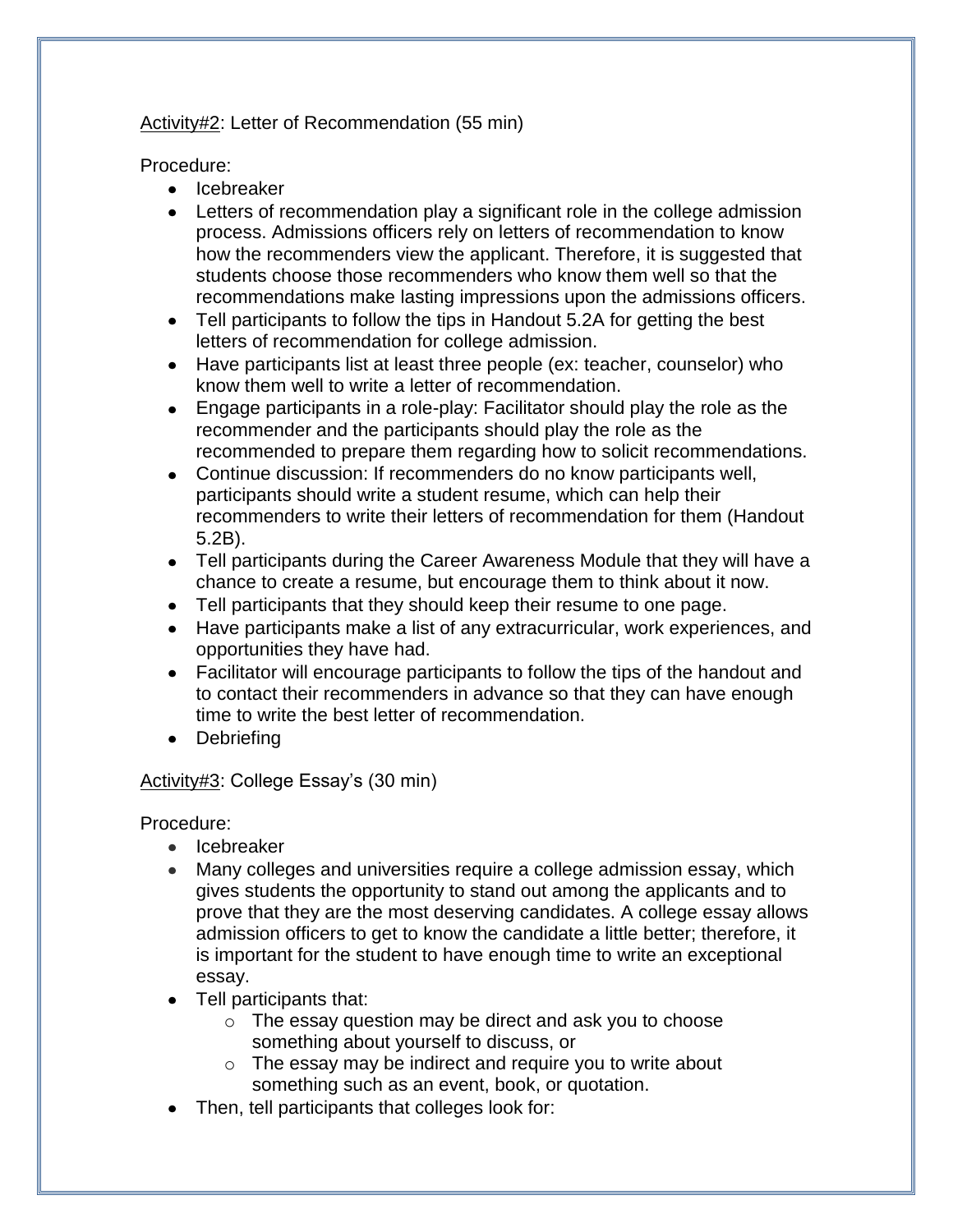- o Your preferences.
- o Your values.
- o Your thought process.
- Provide College Essay Writing Resources (Handout 5.3) to participants.
- Ask participants to check out the resources to help them find tips for making their college essay sound great.
- Lastly, advise participants that:
	- o No answer is wrong, but sloppy, general, insincere, or tasteless responses can hurt your application status.
- Debriefing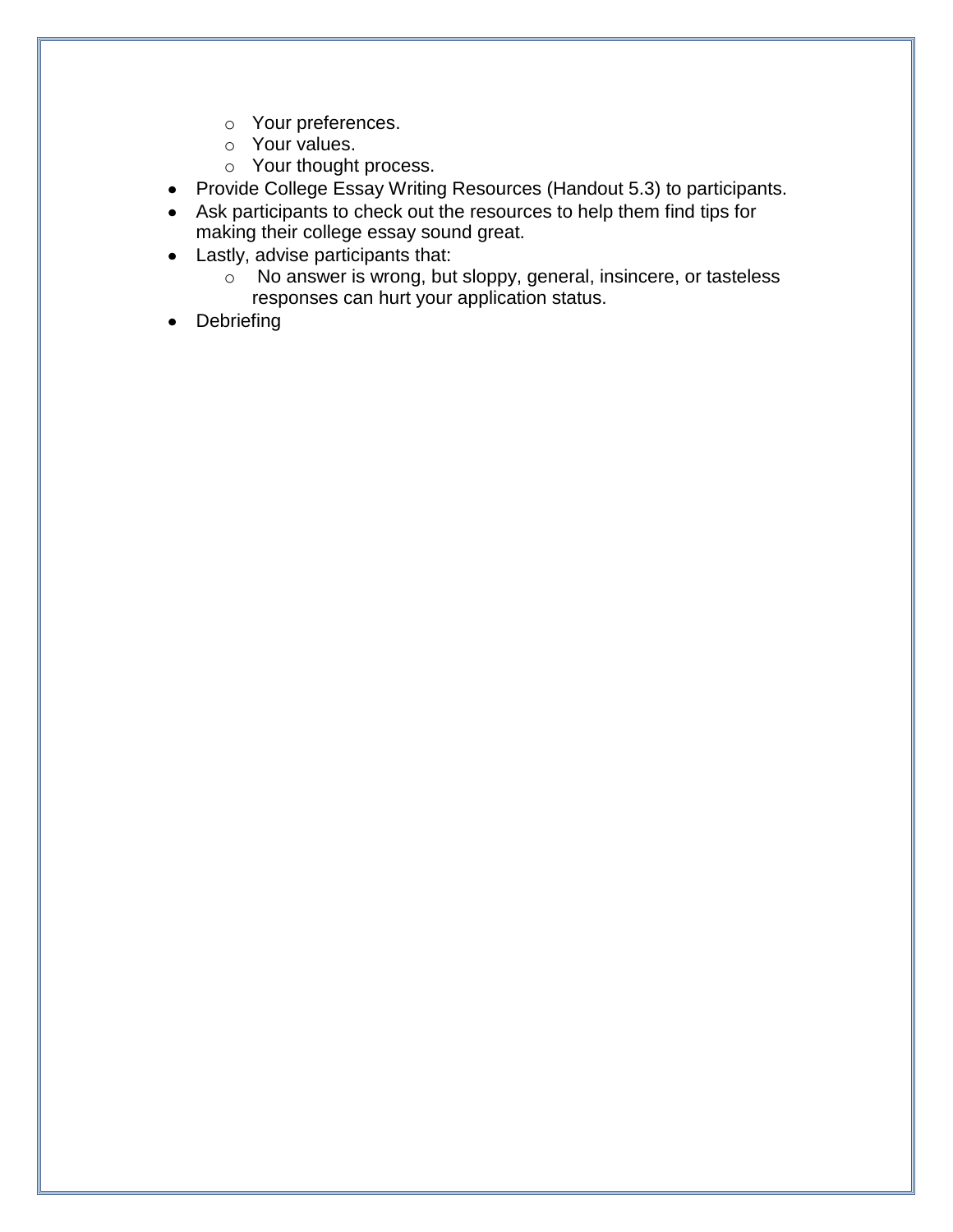# **Preparing for College**

As you prepare for your final year of high school, you should start planning how you are going to navigate the college admissions process. Here are some tips to help give you a jump-start on the race to the ivory tower:

- Find something to do over the summer Do not sit around and squander your entire summer. Get a job, college is expensive, and every little bit of money helps. If you do not want to work, try to find a program offered by your school or other group that will allow you to advance yourself academically and socially. Colleges look highly upon these extra programs.
- Start narrowing down your choices By this time you have probably been inundated by college letters from schools across the country. Now is the time to start narrowing down your list of prospective colleges. Look through course catalogues, try to arrange campus visits, and see which colleges offer programs that interest you.
- Try to obtain a copy of previous college applications in order to get a feel for what is to come.
- Start writing practice essays. In many instances, the difference between admittance and rejection is an interesting essay that catches the school's eye.
- Register for the SAT (and perhaps ACT, SAT II). You can take these tests multiple times, so start early to try and get the best score possible.
- Start lining up individuals to write recommendation letters. A good recommendation letter from a teacher, a boss, or any other qualified adult (no one from your family) can make a strong impression on the admissions committee.
- If you do not already have one, compose a resume that has all your activities and achievements. If you wait until the last minute, you will forget some of the things you have done in high school. Every trophy or award should be noted.
- Finally, make sure to have a good time this summer. Your senior year (especially the first half) is going to be extremely stressful. While it is important to get a head start on the admissions process, take time out to enjoy yourself. This will be one of the last summers that you will get to spend with your friends, make it count.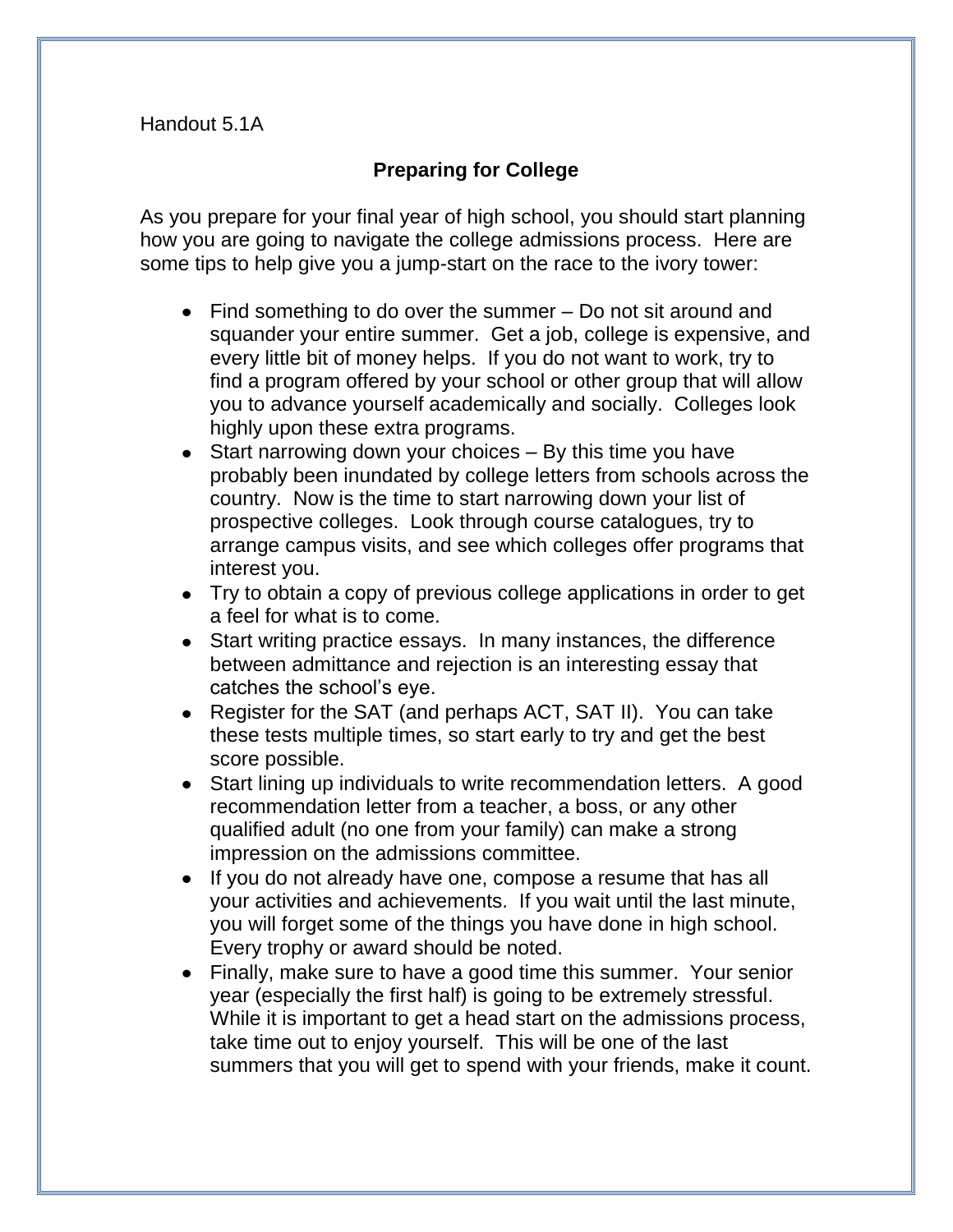### HANDOUT 5.1B

### **PREPARING FOR COLLEGE**

Getting yourself ready for college does not have to wait until your junior year of high school. You can begin as early as middle school. When you reach high school, your school counselor should assist you in choosing classes, but use this guideline put together by the US Department of Education for classes in high school to prepare yourself for college:

- 1. 4 years of English
- 2. 4 years of Math (algebra, geometry, trigonometry, precalculus)
- 3. 2 -3 years of History and geography, laboratory sciences (biology, chemistry, earth science) and foreign language (Spanish, French, Italian, German, Latin)
- 4. 1 year of performing or visual arts
- 5. Some challenging electives such as; economics, psychology, computer science or statistics.

If any of these courses are offered at your middle school, you might want to begin taking them. If you are already in high school and are missing classes you may want to consider going to summer school to help you get ahead. Your chances of getting into college are much better with these classes and you will be glad that you took the time to do this.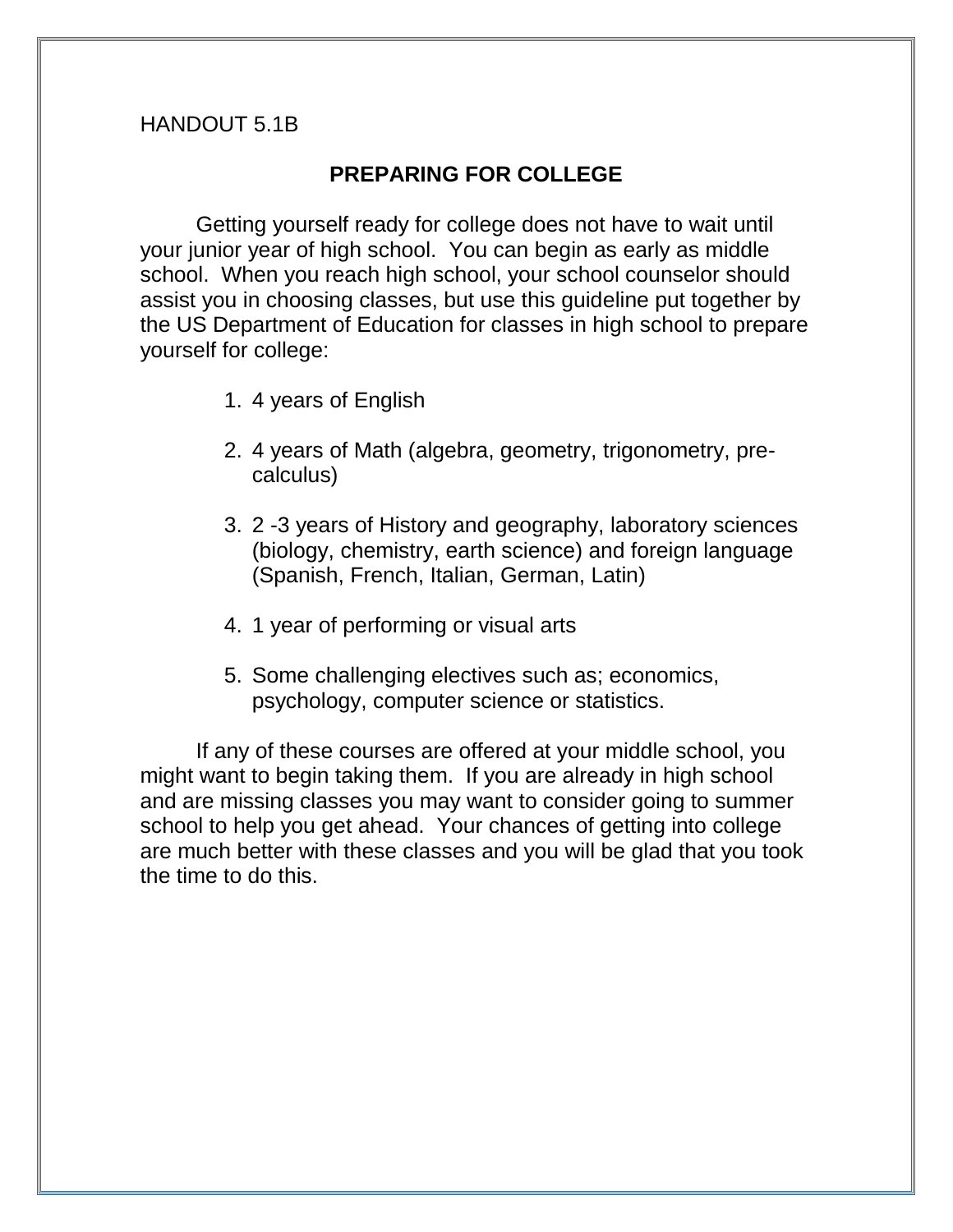Handout 5.1C

## **Activities and Experiences**

## **Academic honors**

Department awards – department, academic year Academic awards – year National Honor Society Other – title, description, year

## **Athletics**

Sports – position, leadership (if any), year Honors and Awards – title, description, year

## **Extracurricular activities in school**

List in order of significance, either in terms of time commitment or achievement Position, activity, time (hrs/wk), year Special Honors or Awards

## **Extracurricular activities outside of school**

Volunteer or community service – description, duties, number of hours/year

### **Work experience**

Job title (list most recent first) – duration, position, responsibilities, year

### **Non-work summer experiences**

Summer school, camps, etc. Experience, description, duration, year

# **Travel**

Location, duration – (one line description)

# **Interest and hobbies**

Skills acquired, duration, year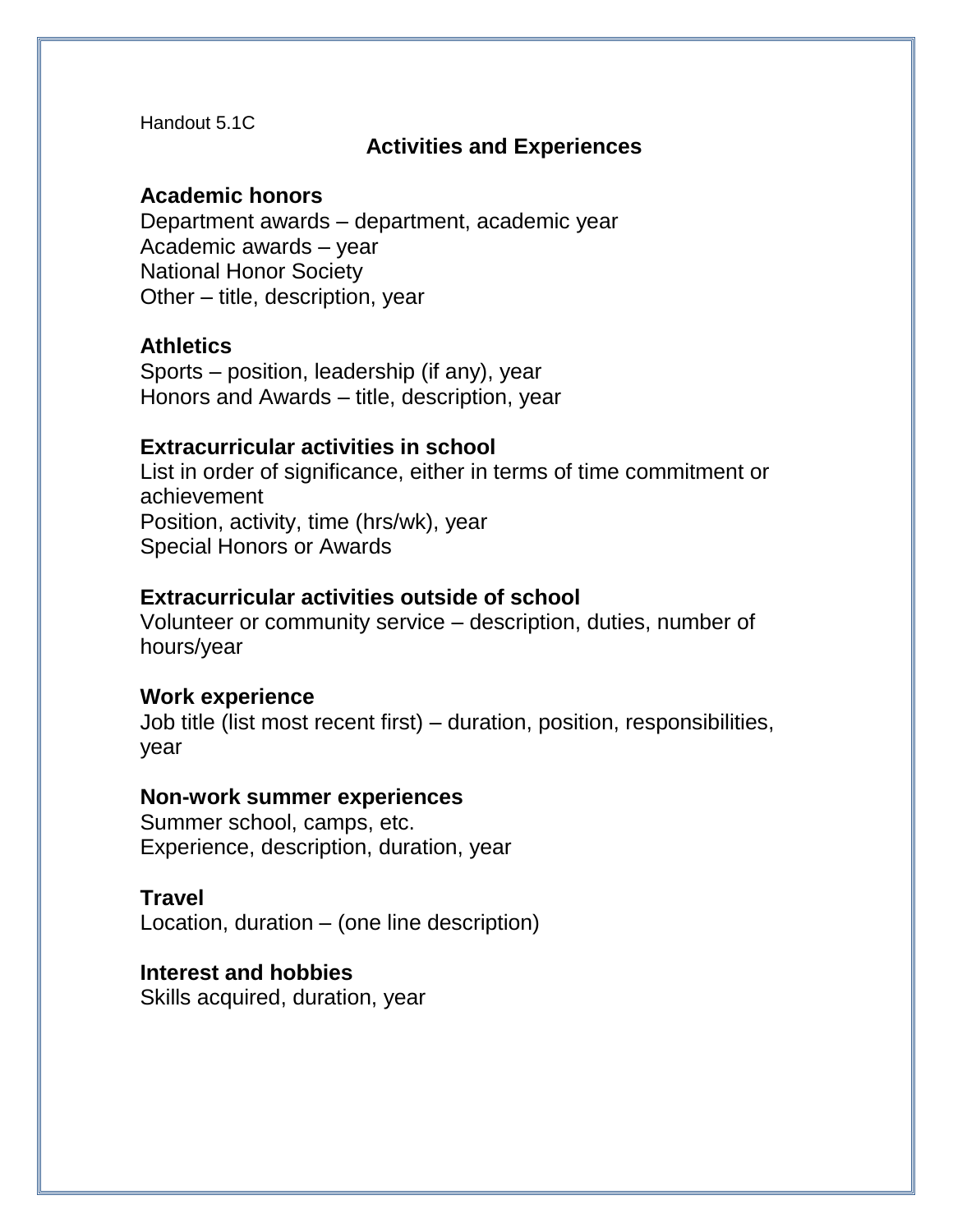# **College References**

It is never too early to begin thinking about who you would like to write your college reference letter. Make sure the person you ask knows you well enough to not only discuss your academic skills, but also someone who knows you on a somewhat personal level and can positively discuss your ability to achieve future goals. Always ask that person if they feel they know you well enough to give a positive reference. Do not assume that just because you had a good grade in a class that the teacher will give you a good recommendation.

# **Key points you may want to follow when requesting a recommendation letter:**

- ◆ Provide them with a written list of all and any extracurricular activities, work experiences and opportunities you have had.
- Consider preparing a brief essay or statement outlining your goals as well as any personal struggles you have gone through. Although the person may already know this information it could serve as a reminder for them since they may be writing several letters for other students. If they include this information in the recommendation it makes your application look cohesive and solid.
- Provide them with the envelopes already addressed to the college with enough postage. If you do this, you will know they are sent to the right place in a timely manner.
- ◆ Spend a few minutes with the person to go over any questions they may have.
- Send a Thank You letter! This is very important, especially if you want to make yourself stand out from the rest of your classmates. The best time to send the letter is right after you have been accepted to a particular college. You can formally thank them and let them know of your success.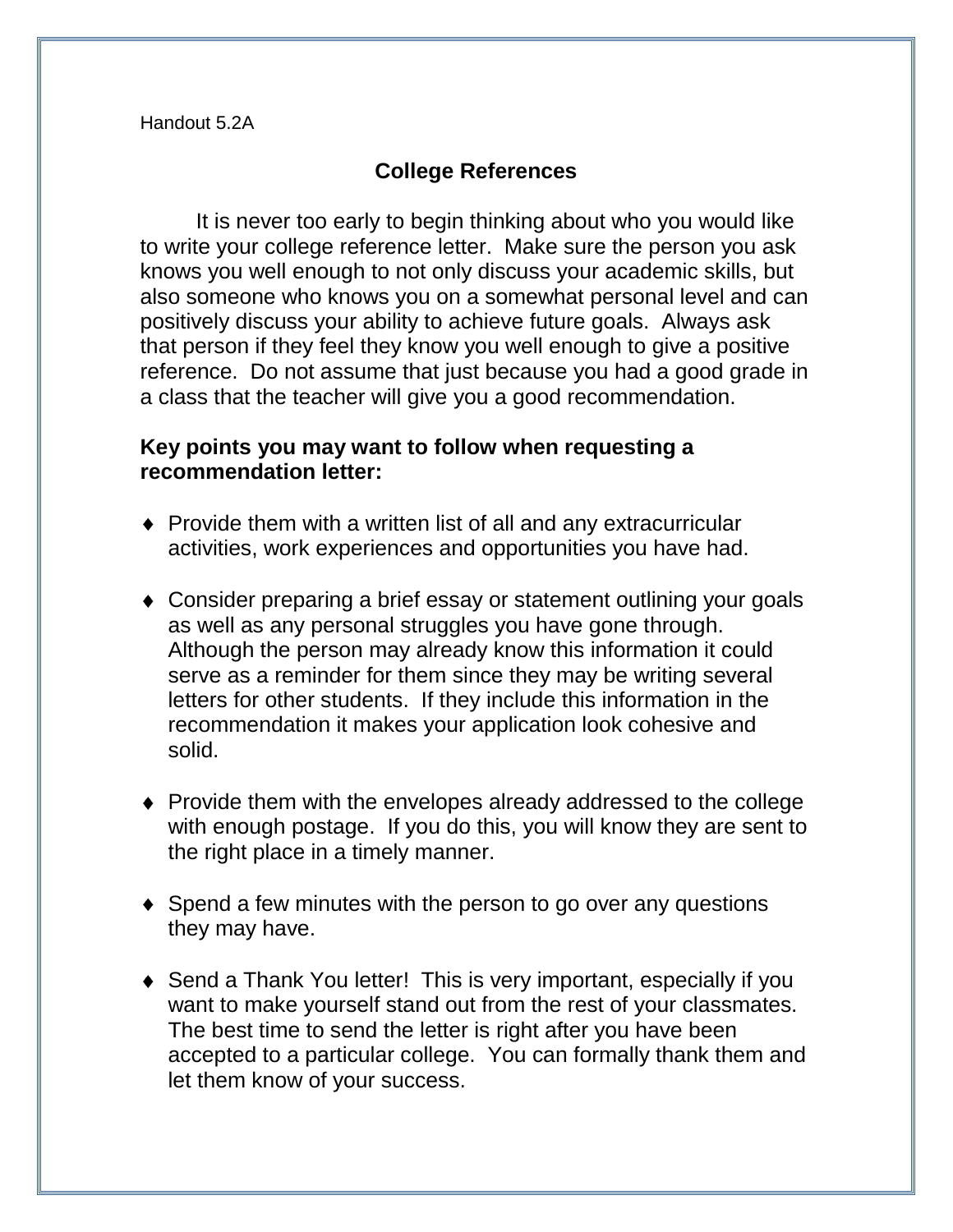#### Handout 5.2B

# **Sample Student Resume**

Name Street Address City, State, Zip Phone Email, if applicable

| <b>High School</b>     | Name                                       |
|------------------------|--------------------------------------------|
|                        | Address                                    |
|                        | City, State, Zip                           |
| <b>Graduation Date</b> | Month, Year                                |
| <b>Current GPA</b>     | 3.0                                        |
| <b>Test Scores</b>     | SAT I: August 2002                         |
|                        | Verbal score/Math score                    |
| <b>Academic Honors</b> | Honor Roll 1999-2002                       |
|                        | Academic Achievement Award, 2001           |
|                        | National Honor Society, May 2000           |
| Athletics              | Soccer 1999-present                        |
| Activities             | ASPIRA Club, September 1999-2001           |
|                        | Volunteer, spring 2000-2002                |
|                        | Randolph Nursing Home, MD                  |
|                        | 2 hours per week                           |
| Part-Time Work         | Cashier/Sales, July 2000-August 2001       |
|                        | Barnes & Noble                             |
| <b>Major Goals</b>     | To major in education or special education |
|                        | (optional, if you know your major)         |
| Interests              | Reading, walking, and sports               |
|                        |                                            |